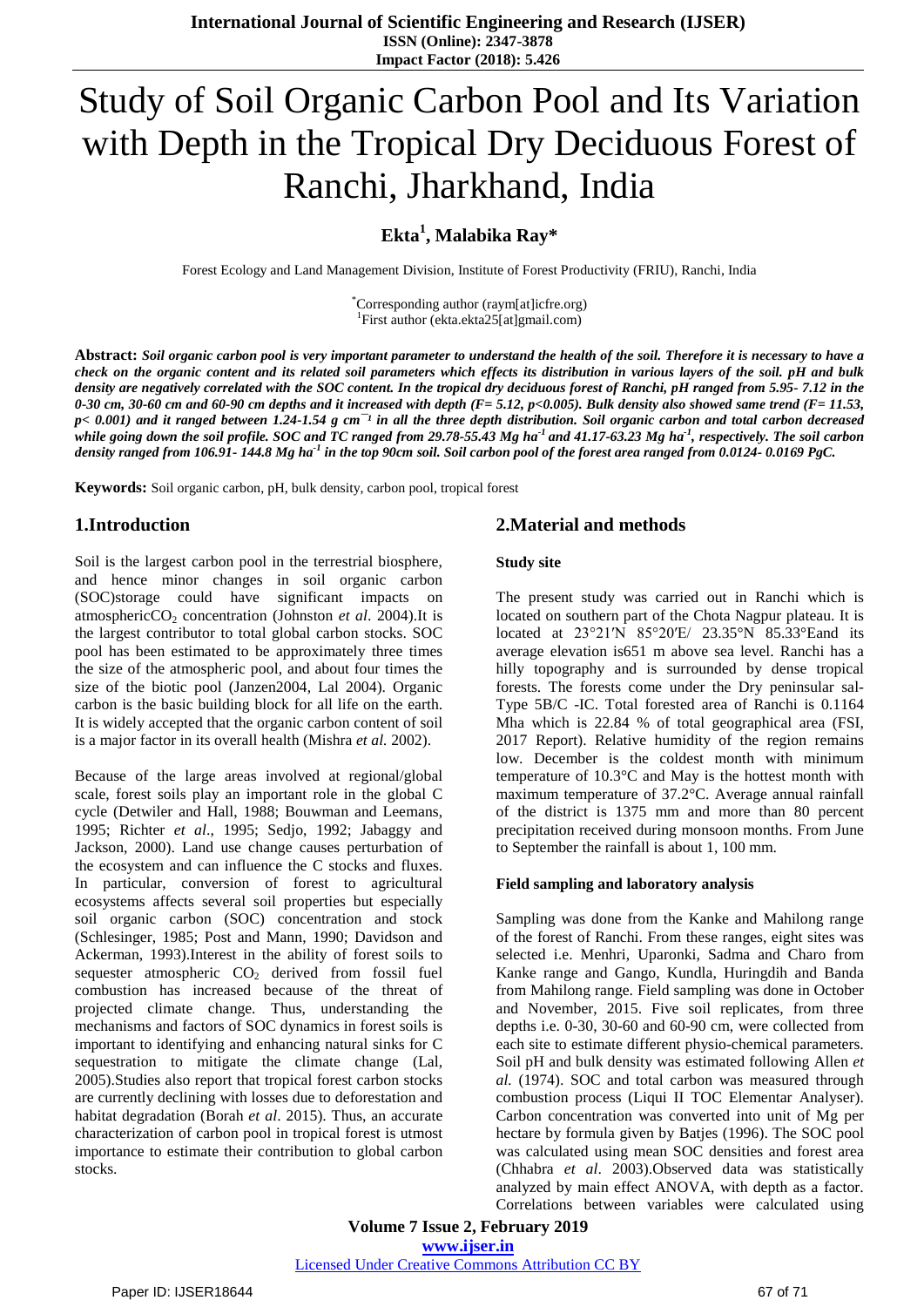Pearson's correlation coefficient. The statistical analysis was performed using the Statistica version 6, Statsoft. Inc.2001, USA.

# **3.Results**

## **Variations of the soil parameters**

In all the sites, soil pH in the upper soil profile was lower than the next 2 depths and varied significantly  $(F= 5.12,$ p<0.005). It also varied significantly with the sites  $(F=$ 33.01, p< 0.001). It ranged from 5.95- 6.79 in 0-30 cm and6.24- 6.88 in 30-60 cm depth and was found maximum in Uparonki. Charo had highest pH in 60- 90 cm and in this depth pH ranged from 6.78- 7.12. Soil pH increased with soil depth in all soil profiles (Figure 1A.). The soil bulk density also increased with depth and varied significantly (F= 11.53, p< 0.001) (Figure 1B.). It showed significant variation with the sites ( $F= 9.52$ ,  $p< 0.01$ ). In 0-30 cm depth it ranged from  $1.24$ -1.45 g cm<sup>-1</sup> and was found to be highest in Uparonki. The next depth showed range of  $1.26-1.54$  g cm<sup>-1</sup>. Uparonki had highest bulk density in the 30-60 cm depth. In 60-90 cm depth, highest was in Banda site and the range in this depth was 1.31-  $1.50 \text{ g cm}^{-1}$ . Distribution of pH and BD in various sites are shown in figure 2A and B respectively.









**Figure 2:** Vertical distribution of (A) pH, (B) bulk density, (C) soil organic carbon and (D) soil total carbon in the different forest sites.

## **Variations of the soil carbon**

Soil organic carbon decreased while going down the soil profile  $(F=17, p < 0.001)$ . It varied significantly with change in site ( $F = 143.04$ ,  $p < 0.001$ ). Maximum carbon density was found in the upper profile i.e. 0-30 cm and it ranged from 41.45- 55.43 Mg ha<sup> $-1$ </sup>. Kundla had highest carbon density in this depth. In 30-60 cm depth, range was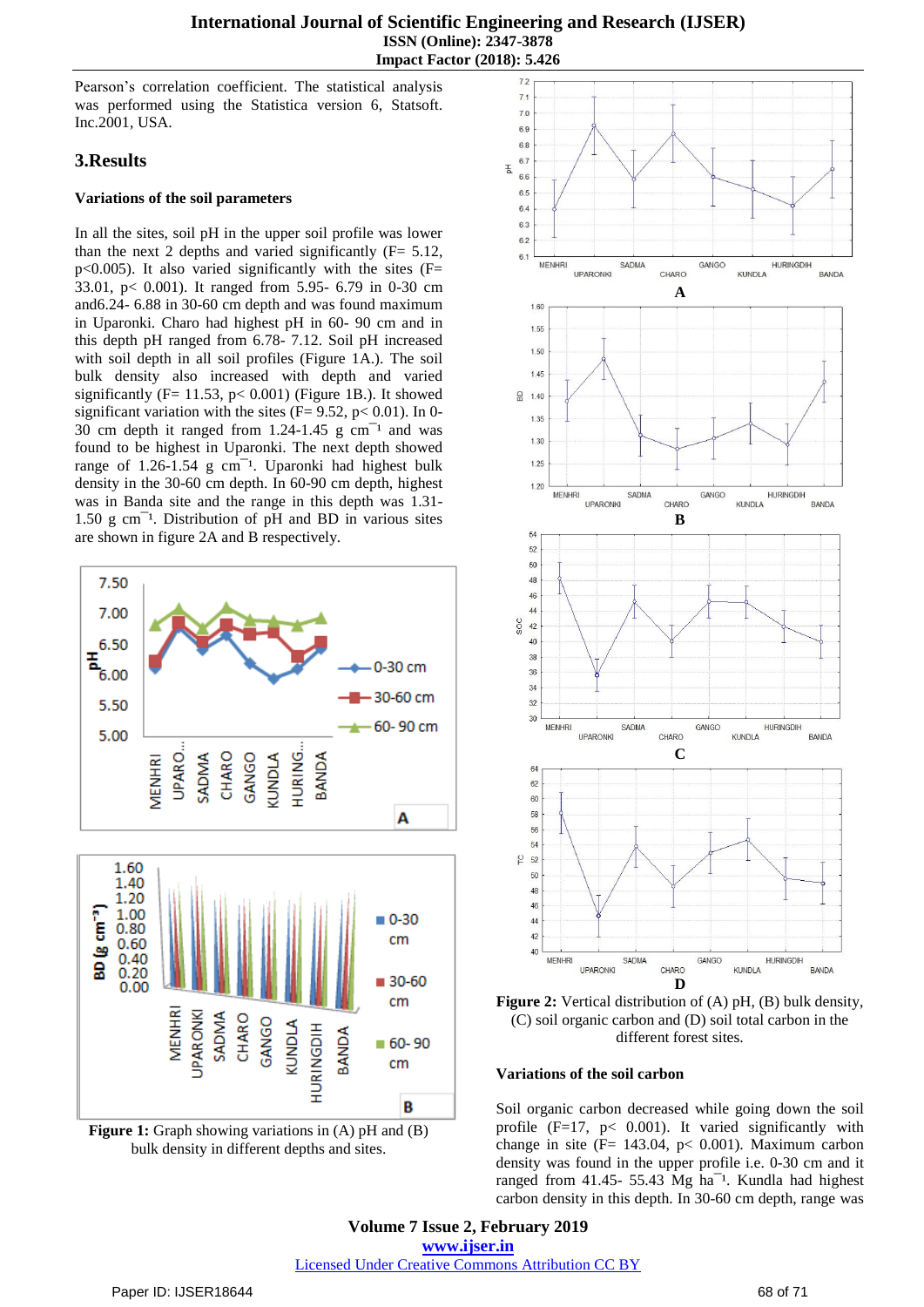between  $35.68-48.65$  Mg ha<sup>-1</sup> and Menhri had the highest. Range of 29.78-42.58 Mg ha<sup>-1</sup> was found in 60-90 cm depth with Menhri having the maximum carbon density (Table.1).

Soil total carbon also decreased with the depth (F=11.28, p< 0.001). It varied significantly with change in site (F= 41.18, p< 0.001). Highest carbon density was found in the 0-30 cm depth ranging from  $48.41-63.23$  Mg ha<sup> $-1$ </sup>. Kundla had the highest carbon density in this layer. In the next layer, range was from  $44.46 - 57.83$  Mg ha<sup>-1</sup> and in 60-90 cm depth, range was found to be between 41.17-56.31 Mg ha<sup>-1</sup>. Menhri had the highest in both the depths (Table.1).

Distribution of SOC and TC in various sites are shown in figure 2C and D, respectively.

### **Carbon pool of the forest soil**

The estimated mean soil carbon density ranges from 106.91- 144.8 Mg ha<sup>-1</sup>.Menhri and Uparonki showed the highest and lowest carbon density, respectively and both belonged to the Kanke range. It did not vary significantly with the range ( $F=0.06$ ,  $p>0.05$ ). Carbon density of Kanke range was found to be  $126.89$  Mg ha<sup>-1</sup> and of Mahilong range was 129.2 Mg ha<sup>-1</sup>(Table 2).Soil carbon pool of the forest area ranged from 0.0124- 0.0169PgC (1 PgC =  $10^{15}$ gC) (Table. 2).

| <b>RANGE</b>   | <b>SITE</b>      | $SOC(Mg ha^{-1})$ |            |       |            | $TC$ (Mg ha <sup>-1</sup> ) |              |       |            |            |            |              |            |
|----------------|------------------|-------------------|------------|-------|------------|-----------------------------|--------------|-------|------------|------------|------------|--------------|------------|
|                |                  |                   | $0-30$ cm  |       | $30-60$ cm |                             | $60 - 90$ cm |       | $0-30$ cm  | $30-60$ cm |            | $60 - 90$ cm |            |
| <b>KANKE</b>   | <b>MENHRI</b>    | 53.57             | $\pm 3.16$ | 48.65 | $\pm 3.2$  | 42.58                       | $\pm 3.17$   | 60.36 | $\pm 3.11$ | 57.83      | $\pm 4.1$  | 56.31        | $\pm 4.16$ |
|                | <b>UPARONKI</b>  | 41.45             | $\pm 4.1$  | 35.68 | $\pm 3.1$  | 29.78                       | $\pm 4.1$    | 48.41 | $\pm 5.12$ | 44.46      | $\pm 3.15$ | 41.17        | $\pm 2.1$  |
|                | <b>SADMA</b>     | 51.68             | ±3.25      | 45.38 | $\pm 4.18$ | 38.57                       | $\pm 3.12$   | 57.59 | $\pm 5.21$ | 53.42      | $\pm 3.17$ | 50.32        | $\pm 3.12$ |
|                | <b>CHARO</b>     | 46.25             | ±4.44      | 41.37 | $\pm 3.04$ | 32.58                       | $\pm 4.89$   | 51.83 | $\pm 4.16$ | 49.17      | $\pm 4.11$ | 44.76        | $\pm 4.1$  |
| MAHILONG       | <b>GANGO</b>     | 54.64             | $\pm 4.16$ | 43.18 | ±4.2       | 37.84                       | $\pm 2.15$   | 61.34 | $\pm 2.17$ | 50.48      | $\pm 4.11$ | 47.08        | $\pm 3.1$  |
|                | <b>KUNDLA</b>    | 55.43             | $\pm 3.21$ | 43.69 | $\pm 3.1$  | 36.27                       | $\pm 3.2$    | 63.23 | $\pm 4.15$ | 53.52      | $\pm 3.05$ | 47.27        | $\pm 4.2$  |
|                | <b>HURINGDIH</b> | 50.25             | $\pm 3.19$ | 41.58 | $\pm 3.15$ | 34.02                       | $\pm 2.15$   | 56.10 | ±4.21      | 48.38      | $\pm 3.05$ | 44.31        | $\pm 3.04$ |
|                | <b>BANDA</b>     | 46.17             | ±4.2       | 40.79 | $\pm 2.2$  | 32.95                       | $\pm 3.1$    | 55.07 | $\pm 3.05$ | 48.13      | $\pm 3.19$ | 43.75        | $\pm 2.2$  |
| $\pm$ means SE |                  |                   |            |       |            |                             |              |       |            |            |            |              |            |

**Table 1:** Soil carbon density in various depths in the different sites

**Table 2:** Soil carbon density and pool estimates in different sites of Ranchi forest

| RANGE           | <b>SITE</b>      |        | Soil C density ( $Mg$ ha <sup>-1</sup> ) | Soil C Pool $(Pg C)$ |             |  |
|-----------------|------------------|--------|------------------------------------------|----------------------|-------------|--|
| <b>KANKE</b>    | <b>MENHRI</b>    | 144.80 | $\pm 9.53$                               | 0.0169               | $\pm 0.001$ |  |
|                 | <b>UPARONKI</b>  | 106.91 | $\pm 11.3$                               | 0.0124               | $\pm 0.001$ |  |
|                 | <b>SADMA</b>     | 135.63 | $\pm 10.56$                              | 0.0158               | $\pm 0.005$ |  |
|                 | <b>CHARO</b>     | 120.20 | $\pm 12.38$                              | 0.0140               | $\pm 0.001$ |  |
| <b>MAHILONG</b> | <b>GANGO</b>     | 135.66 | ±10.51                                   | 0.0158               | $\pm 0.003$ |  |
|                 | <b>KUNDLA</b>    | 135.39 | $\pm 9.51$                               | 0.0158               | $\pm 0.005$ |  |
|                 | <b>HURINGDIH</b> | 125.85 | $\pm 8.49$                               | 0.0146               | $\pm 0.001$ |  |
|                 | <b>BANDA</b>     | 119.91 | $\pm 9.5$                                | 0.0140               | $\pm 0.008$ |  |

### **Correlations of soil carbon and soil parameters**

Correlation analysis showed that soil organic carbon was positively correlated with TC  $(p<0.01)$  and was negatively correlated with depth, pH and BD  $(p<0.01)$  (Table 2). Increasing depth showed positive correlation with pH  $(p<0.01)$  and BD ( $p<0.05$ ). pH showed positive correlation with BD  $(p<0.05)$  and negative correlation with SOC and TC ( $p<0.01$ ). TC had negative correlation with depth,  $pH$ and BD  $(p<0.01)$  (Table 2). In general SOC and TC had similar correlation trends with soil factors as total carbon pool.

**Table 3:** Correlations of soil carbon, depth and other soil parameters

|              | site    | <b>DEPTH</b> | pH        | BD        | <b>SOC</b> | TC   |
|--------------|---------|--------------|-----------|-----------|------------|------|
| site         | 1.00    |              |           |           |            |      |
| <b>DEPTH</b> | 0.00    | 1.00         |           |           |            |      |
| pH           | $-0.10$ | $0.75**$     | 1.00      |           |            |      |
| <b>BD</b>    | $-0.18$ | $0.41*$      | $0.47*$   | 1.00      |            |      |
| <b>SOC</b>   | $-0.08$ | $-0.83**$    | $-0.90**$ | $-0.55**$ | 1.00       |      |
| TC           | $-0.08$ | $-0.68**$    | $-0.85**$ | $-0.48**$ | $0.96**$   | 1.00 |

SOC: soil organic carbon, TC: total, carbon, BD: bulk density: \* significant at 0.05, \*\* significant at 0.01 level.

# **4.Discussion**

Soil pH was acidic in the studied sites except in the site of Uparonki and Charo at the depth of 60-90 cm, which was slightly basic. It was due to the increased carbonate content in the deeper layers (Kaul, 2009). Soil pH significantly increased with increasing soil depths across all the sites which were due to less soil organic matter at deeper soil layers (Kaul, 2009; Toni et al., 2009). Increase in pH with increasing soil depth could be because of increase in the concentration of carbonates (Kaul, 2009). In our work soil pH is significantly negatively correlated with soil organic carbon ( $p < 0.01$ ). It indicates that increased SOC decreases the soil pH. Low soil pH in natural forest as compared to the disturbed sites could be the result of lower rate of leaching leading to greater accumulation of reaction products in the soil (Arunachalam et al.1999). Decrease in pH was observed as number of tree in the land-use increased due to the addition of more organic matter which results in production of organic acid during decomposition (Kaul, 2009; Chavan et al. 1995). Contractor & Badnur (1996) have also supported the low pH under natural forest. In the present study, soil bulk density is negatively correlated with soil organic carbon. Similar results were observed in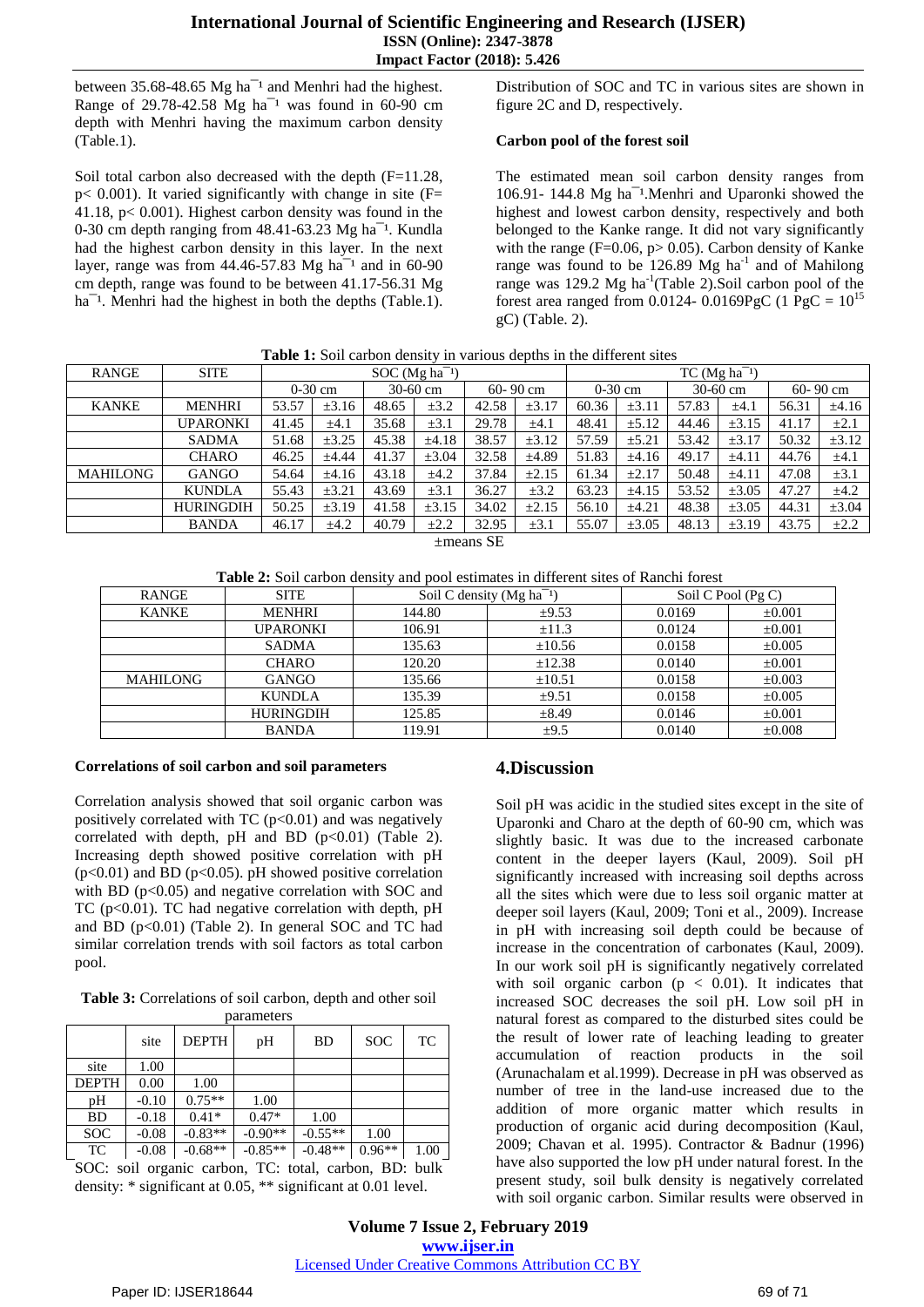many studies (Tremblay et al., 2002; Prevost, 2004; Mestdagh, 2006 and Sakin et al., 2012). So our results were therefore consistent with previous research. Present study indicates that the bulk density increase with increasing soil depths as a result of change in organic matter content, porosity and compaction (Lal, 2004 and Sakin et al, 2012).

Our data showed that SOC decreased toward the depths. This trend is consistent with previous studies (Lal 2004). Higher concentration of SOC and TC at top soil layer is mainly due to the fallen leaves and branches on the first horizon. The decrease of SOC with the soil depth is also because of reduced soil organic matter (Jobbagy and Jackson, 2001). Several other authors also observed a decrease in organic matter, total carbon, and total nitrogen with an increase in depth (Fernades et al., 2002; Annan-Afful et al., 2004; Toni et al., 2009).

The soil organic carbon density estimate of tropical dry deciduous forest of India varied from  $7.7-85.6$  Mg ha<sup> $-1$ </sup> in top 50 cm soil and  $18.5-147.7$  Mg ha<sup>-1</sup> in top 1m soil depth (Chhabra et al. 2003). In our study, the result was in concurrence with the above data i.e. range was between  $106.91-144.8$  Mg ha<sup> $-1$ </sup> in top 90 cm soil depth. The soil carbon pool of the forest ecosystem of Ranchi was in the range of 0.0124-0.0169 PgC. The tropical dry deciduous forest of India had soil carbon pool of range between 0.75- 1.39 PgC (Chhabra et al. 2003).

# **5.Conclusion**

It may be concluded that SOC concentrations and storage were highest in surface soil and depth of 30cm. The organic C contents decreased significantly with increasing soil depth. The other soil parameters were highly correlated with each other and SOC, indicating that they were sensitive to changes in SOC. This study can be used to set an upper limit of soil organic carbon distribution to net carbon release due to deforestation in Ranchi. Difference in total carbon through time reflects both changes in carbon pool and changes in forest area. The forest soil carbon estimates are significant as soils provide an option for rising greenhouse gas CO2 mitigation by potential soil C sequestration.

# **References**

- [1] Allen, S.E., Grimshaw, H.M., Parkinson, J.A., Quarmby, C., 1974. Determination of lignin. In: Allen, S.E. (Ed.), Chemical Analysis of Ecological Materials. Blackwell, Oxford, pp. 785-799.
- [2] Annan-Afful, E., Iwashima, N., Otoo, E., Asubonteng, K.O., Kubota, D., Kamidohzono, A., Masunaga, T., Wakatsuki, T. (2009). Land use dynamics and nutrient characteristics of soils and plants along toposequences in inland valley watersheds Ashanti Region, Ghana. Soil Science andPlant Nutrition, Tokyo, 50(5): 633‑647.
- [3] Arunachalam, K, Arunachalam, A. (1999). Recovery of a felled subtropical humid forest: microclimate and soil properties, Ecologia18(3): 287–300.
- [4] Batjes, N.H. (1996). Total carbon and nitrogen in the soils or the world. European Journal of Soil Science 47: 151-163
- [5] Bernoux M, Arrouays D, Cerri C, Volkoff B, Jolivet C (1998). Bulk Densities of Brazilian Amazon Soils Related to Other Soil Properties. Reprinted from the Soil Sci. Socicfy Am. J. Volume 62, no. 3, May- June 1998 G77 South Segoe Rd. Madison. WI 5371 1 USA.
- [6] Borah M, Das D, Kalita J, Boruah H P D, Phukan B, Neog B (2015). Tree species composition, biomass and carbon stocks in two tropical forest of Assam, Biomass and bioenergy, 78: 25-35.
- [7] Bouwman, A.F., Leemans, R., 1995. The role of forest soils in the global carbon cycle. In: McFee, W., Kelly, J.M. (Eds.), Carbon Forms and Functions in Forest Soils. Soil Science Society American, Madison, WI, pp. 503–525.
- [8] Chavan K.N., Kenjale R.Y., Chavan A.S., 1995. Effect of Forest Tree Species on Properties of Lateritic Journal of the Indian Society of Soil Science 43(1): 43-46.
- [9] Chhabra, A, Palria, S and Dadwal, V. K (2003). Forest Ecology and Management.173: 187-199.
- [10]Contractor R.M., Badnur V.P., 1996. Effect of Forest Vegetation on Properties of a Vertisols, Journal of the Indian Society of Soil Science44(3): 510-511.
- [11]Davidson, E.A., Ackerman, I.L., 1993. Changes in soil carbon inventories following cultivation of previously untilled soils. Biogeochemistry20, 161– 193.
- [12]Detwiler, R.P., Hall, C.A.S., 1988. Tropical forests and the global carbon cycle. Science239, 42–47.
- [13]Fernandes, S.A.P.; Bernoux, M.; Cerri, C.C.; Feigl, B.J.; Piccolo, M.C.(2002). Seasonal variation of soil chemical properties and CO2 and CH4 fluxes in unfertilized and P-fertilized pastures in an utisol of Brazilian Amazon. Geoderma, Amsterdam, v. 107, n. 3/4, p. 227-241.
- [14]Jackson RB, Lajtha K, Nadelhoffer K, Nelson D Jr, Post WM, Retallack G, Wielopolski L (2004) Carbon cycling in soil. Front Ecol Environ2:522–528.
- [15]Johnston C A, Groffman P, Breshears D D, Cardon Z G, Currie W, Emanuel W, Gaudinski J, Jabaggy, E.G., Jackson, R.B., 2000. The vertical distribution of soil organic carbon and its relation to climate and vegetation. Ecol. Appl. 10, 423–436.
- [16]Jobbagy EG, Jackson RB. 2000. The vertical distribution of soil organic carbon and its relation to climate and vegetation. Ecological Application10: 423–436
- [17]Jobbagy, E.G and Jackson, R.B. 2001. The distribution of soil nutrients with depth: global patterns and imprint of plants Biogeochemistry 53: 51–77.
- [18] Kaul M, Dadhwal VK and Mohren GMJ. 2009. Land use change and net C flux in Indian forests. For EcolManag258(2): 100–108
- [19]Lakaria, B. L, Patne, M. K, Jha, P and Biswas, A.K (2012). Soil Organic Carbon Pools and Indices under Different Land Use Systems in Vertisols of Central India.Journal of the Indian Society of Soil Science, 60(2), 125-131.